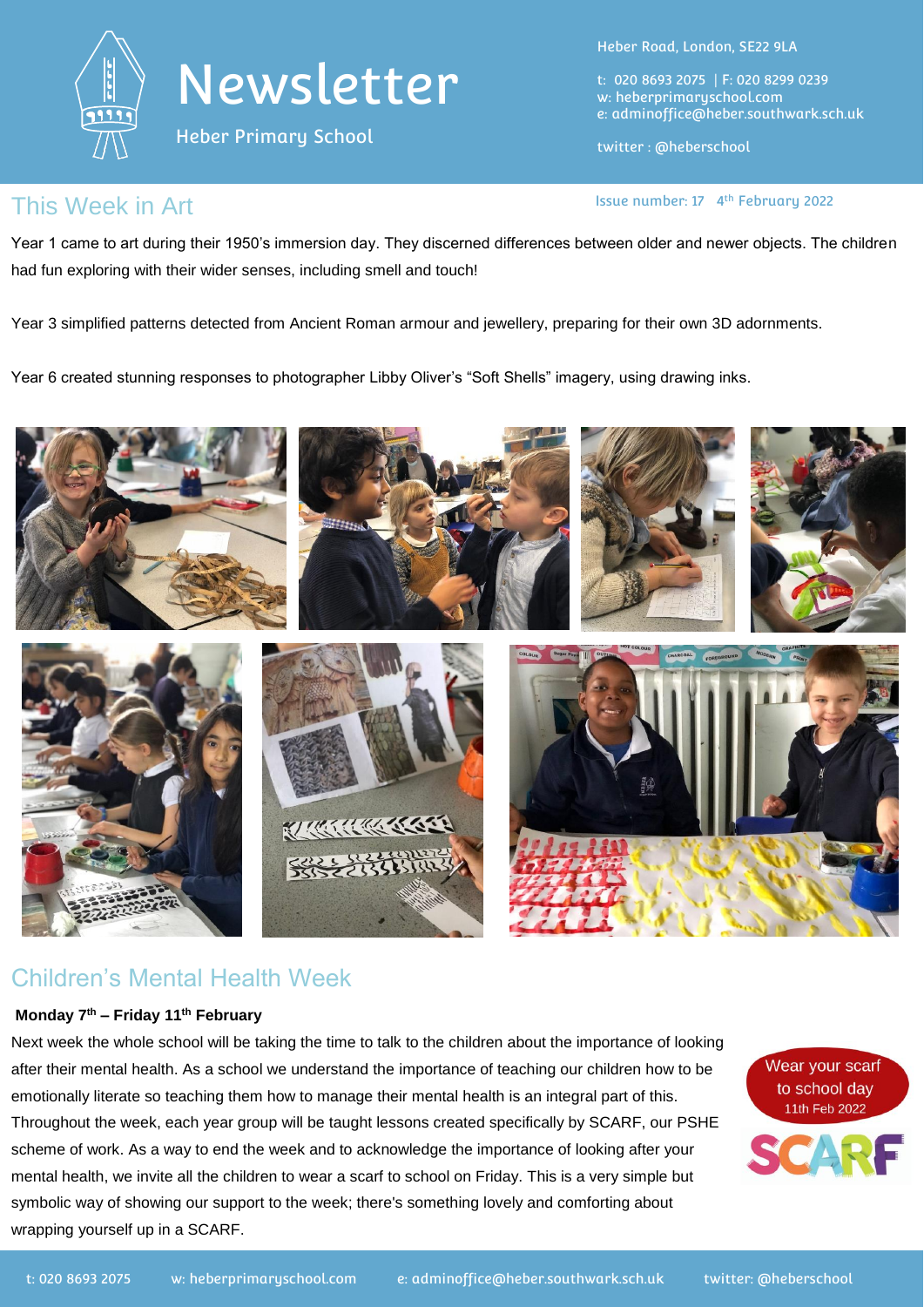

# Newsletter

Heber Primary School

Heber Road, London, SE22 9LA

t: 020 8693 2075 | F: 020 8299 0239 w: heberprimaryschool.com e: [adminoffice@heber.southwark.sch.uk](mailto:adminoffice@heber.southwark.sch.uk)

twitter : @heberschool

#### Year 3 Romans Immersion Day

Last week, Year 3 launched their Romans topic with their immersion day. The aim of this topic is to determine 'Why were the Romans so successful?'. If they were half as enthusiastic as the Year 3 children were on Romans Day, then, like our children, success would have come with ease! There were some fabulous Roman costumes on display, worn by the Roman children as they entered the Forum of the Classroom. To start the day, we watched a short video of what Roman life was like in Britain, drawing on similarities and differences.

Then some Maths! We learned all about Roman Numerals and how they worked before playing Roman Numeral Bingo to show how well we understood them. Next, we learned all about Roman Chariots before we built and raced our own in our DT project for the day. Then it was time for our Art and Design session, all about Roman Mosaics. We studied the kinds of patterns they used very carefully, before using dried beans and pulses to create our very own:

Finally, Roman PE! We learned all about some of the games that Romans liked to play, like Follis and Trigon, both of which were trickier than we thought. All in all it was a great day, with several children who were absent isolating able to join us on Google Meet!

Some of Year 3's favourite Roman facts from the day:

- Romans used urine, that's right urine, to wash their clothes!
- The war between the Romans and the Persians lasted a whopping 721 years!
- The secret to Rome's beautiful women lay in using the sweat of gladiators to make their skin glow!

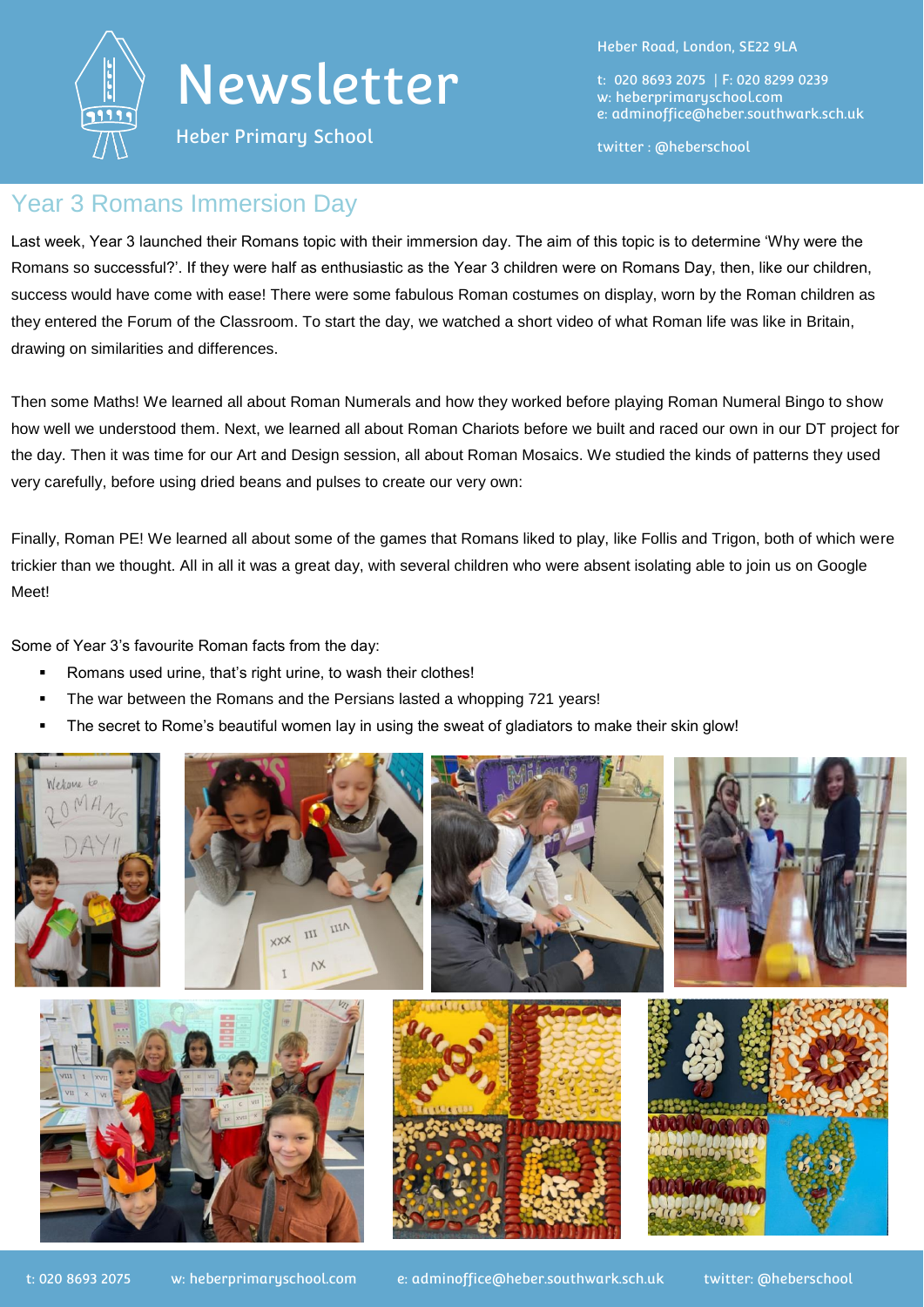

# Newsletter

Heber Primary School

Heber Road, London, SE22 9LA

t: 020 8693 2075 | F: 020 8299 0239 w: heberprimaryschool.com e: [adminoffice@heber.southwark.sch.uk](mailto:adminoffice@heber.southwark.sch.uk)

twitter : @heberschool

#### Year 1 Immersion Day

Today we had our topic immersion day. We experienced a 1950's school day. We dressed up in clothes from that era, sat at separate desks, lined up separately as girls and boys and Miss Hastings walked around the classroom with a scary wooden stick! We loved discussing the different things that we learned from our grandparents about the past – some of it was different to present day (eg. having black and white TV) and some of it was similar (e.g. playing football). When we went outside for break, we played hopscotch and used skipping ropes. Later in the day, we came up with some questions to ask Miss Hastings' mummy on a zoom call. She told us all about how she walked with her daddy and the cows to school and got smacked on the hand with rulers if she was naughty… We decided that school is definitely a friendlier place in the present!



### Food Matters

Southwark remains committed to supporting its disadvantaged pupils during the 2021-22 winter school holiday periods and they will continue to do this by using part of the Household Support Grant to fund meals for **those pupils who are eligible to receive benefits-related FSM**. This offer includes the forthcoming February half term break and it includes nursery pupils, regardless of their part-time or full-time status, and those pupils who qualify under the temporary extension of free school meals eligibility to [NRPF groups.](https://www.gov.uk/government/publications/covid-19-free-school-meals-guidance/guidance-for-the-temporary-extension-of-free-school-meals-eligibility-to-nrpf-groups) If you are eligible for this, there is nothing you need to do, you will receive information at the time.

### Special mentions for Music

Ms. Harrower's special mentions for excellent effort in music this week:

- 2JP Edith for excellent singing and concentration.
- 2S The whole class was super! Like model children.
- 1DT Vida for trying really hard singing the new songs.
- 6F Zyreece and Davontae for playing their keyboard piece together.
- 5W Ella and Byron for mastering both C and G7 chords on the ukulele.

# February Half-Term Holiday Camp

Bookings are now open for February Half-Term Holiday Camp. For further information and to book a place, please visit our website:

<https://heberprimaryschool.com/parents/magna/>